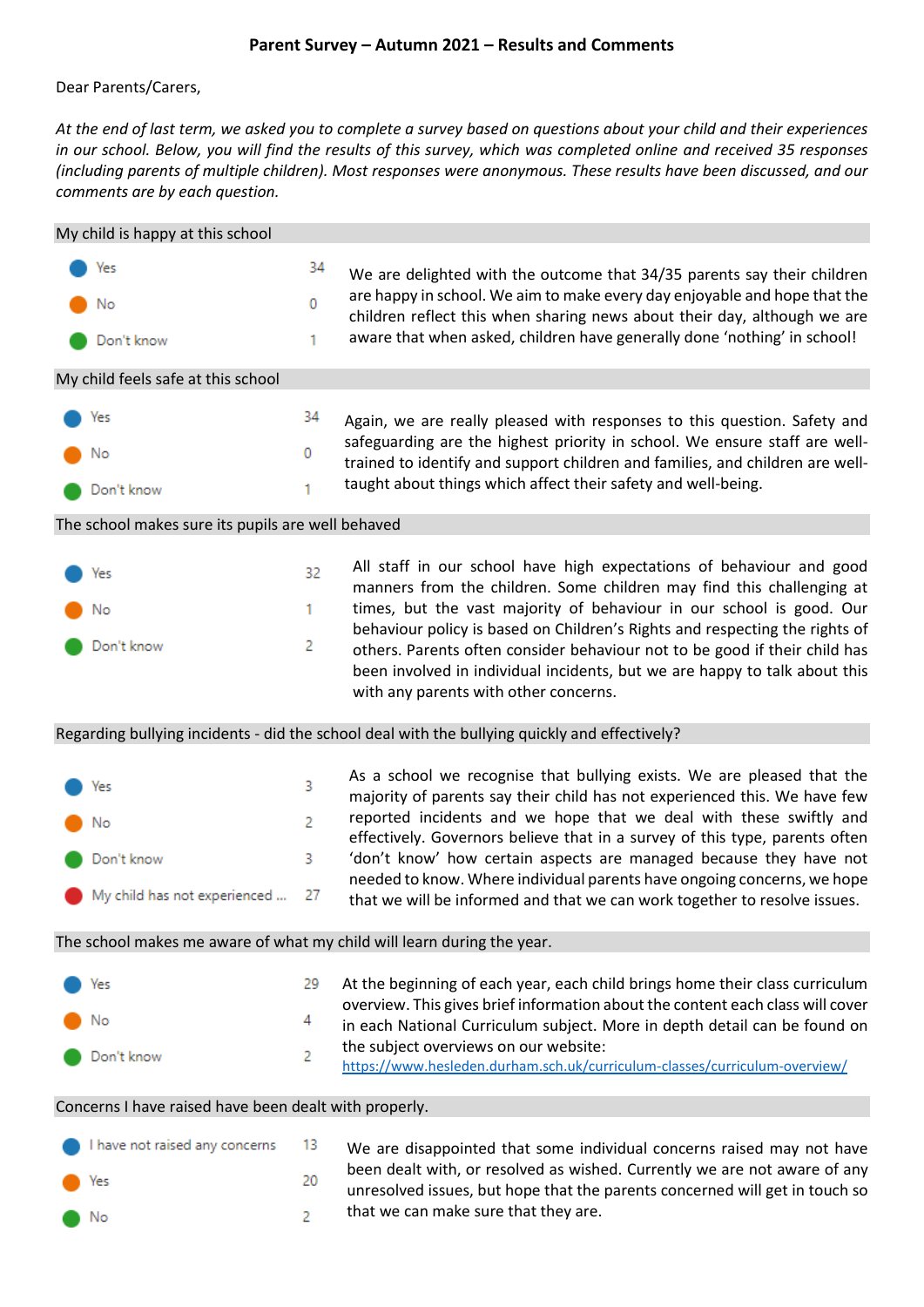## **Parent Survey – Autumn 2021 – Results and Comments**

| The school has high expectations for my child.                                                   |                               |         |                                                                                                                                                                                                                                                             |  |  |  |
|--------------------------------------------------------------------------------------------------|-------------------------------|---------|-------------------------------------------------------------------------------------------------------------------------------------------------------------------------------------------------------------------------------------------------------------|--|--|--|
|                                                                                                  | Yes<br>No                     | 25<br>1 | Teachers expect children to work hard during lessons in our school, and<br>visits to classrooms show this, and that children respond well. Teachers<br>track and assess your children regularly and are always happy to answer                              |  |  |  |
|                                                                                                  | Don't know                    | 9       | parents' questions at any time.                                                                                                                                                                                                                             |  |  |  |
| My child does well at this school.                                                               |                               |         |                                                                                                                                                                                                                                                             |  |  |  |
|                                                                                                  |                               |         |                                                                                                                                                                                                                                                             |  |  |  |
|                                                                                                  | Yes                           | 31      | The vast majority of children make at least the progress we expect them to.<br>This is down to their hard work and effective teaching. We share this with                                                                                                   |  |  |  |
|                                                                                                  | No                            | 0       | parents throughout the year but if further information is needed, or we<br>need to say it differently, we would be happy to do so. Some children need                                                                                                       |  |  |  |
|                                                                                                  | Don't know                    | 4       | extra help, or specific support and we try our best to provide this.                                                                                                                                                                                        |  |  |  |
| The school lets me know how my child is doing.                                                   |                               |         |                                                                                                                                                                                                                                                             |  |  |  |
|                                                                                                  | Yes                           | 34      | We try to make sure that there are a variety of ways in which teachers and<br>parents can communicate across the year. This includes telephone calls, or                                                                                                    |  |  |  |
|                                                                                                  | No                            | 1       | parent meetings each term, and a written report. Where there are<br>individual concerns from either parents or teachers, we work hard to<br>resolve these.                                                                                                  |  |  |  |
| Regarding Special Educational Needs - the school gives them the support they need to succeed.    |                               |         |                                                                                                                                                                                                                                                             |  |  |  |
|                                                                                                  | My child does not have specia | 32      |                                                                                                                                                                                                                                                             |  |  |  |
|                                                                                                  | Strongly agree                | 1       | Some of our children have additional needs, or struggle with learning, and<br>sometimes emotional well-being. We work with professionals from many                                                                                                          |  |  |  |
|                                                                                                  | Agree                         | 1       | external agencies to try and identify the best ways in which to support these<br>children, and we do our best to implement recommendations in school. We<br>also try to involve parents as much as we can so that together we can make                      |  |  |  |
|                                                                                                  | Disagree                      | 1       | a difference.                                                                                                                                                                                                                                               |  |  |  |
| There is a good range of subjects available to my child at this school.                          |                               |         |                                                                                                                                                                                                                                                             |  |  |  |
|                                                                                                  | Yes                           | 28      | Although this sounds more like a Secondary School question, as a Primary,                                                                                                                                                                                   |  |  |  |
|                                                                                                  | No                            | 0       | we make sure the children are taught every subject within the National<br>Curriculum, plus additional 'hidden' curriculum areas which support social                                                                                                        |  |  |  |
|                                                                                                  | Don't know                    | 7       | and personal development.                                                                                                                                                                                                                                   |  |  |  |
| My child can take part in clubs and activities at this school.                                   |                               |         |                                                                                                                                                                                                                                                             |  |  |  |
|                                                                                                  | Yes                           | 30      | Our clubs and after-school activities vary across the year, depending on                                                                                                                                                                                    |  |  |  |
|                                                                                                  | No                            | 1       | what we can provide, or what is offered to us from external partners. We<br>try to be fair in sharing out clubs (i.e. sports coaches) and the times that                                                                                                    |  |  |  |
|                                                                                                  | Don't know                    | 4       | different groups of children can access these.                                                                                                                                                                                                              |  |  |  |
| The school provides a range of opportunities that support my child's wider personal development. |                               |         |                                                                                                                                                                                                                                                             |  |  |  |
|                                                                                                  | Yes                           | 25      | When we talk about personal development, we mean (for example):                                                                                                                                                                                             |  |  |  |
|                                                                                                  | No                            | 0       | improving learning skills (i.e. 4Bs/Gem power - ask your children!),<br>supporting mental health, making a positive contribution (in school and the<br>community). We aim to do this through pupil voice activities and House<br>time, visits and visitors. |  |  |  |
|                                                                                                  | Don't know                    | 10      |                                                                                                                                                                                                                                                             |  |  |  |